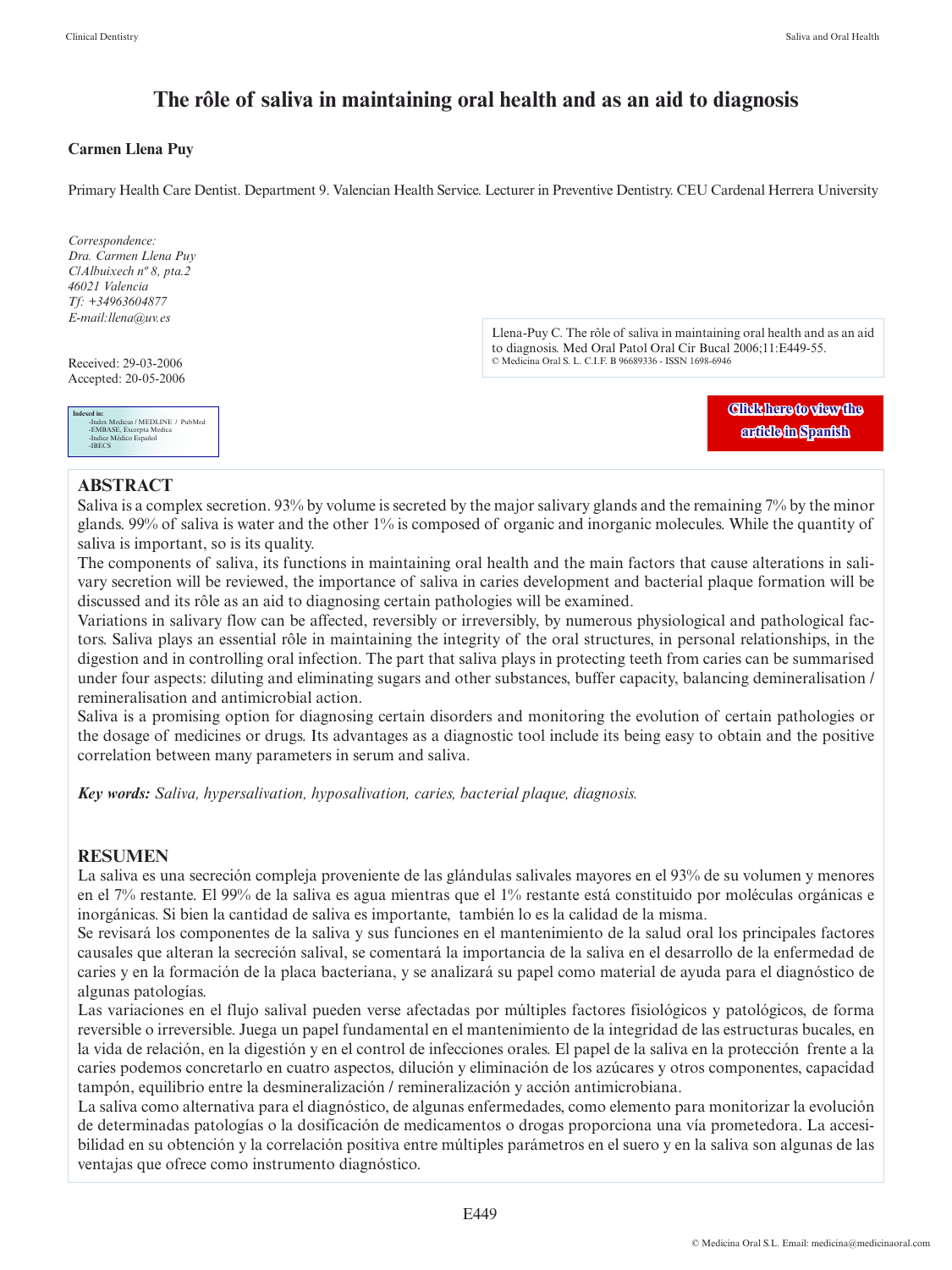*Palabras clave: Saliva, hiposialia, caries, placa bacteriana, diagnóstico.*

### **INTRODUCTION**

Saliva is a complex secretion. 93% by volume is secreted by the major salivary glands and the remaining 7% by the minor glands. These glands are located in every region of the mouth except for the gums and the anterior part of the hard palate. Saliva is sterile when it leaves the salivary glands but ceases to be so as soon as it mixes with the crevicular fluid, remains of food, microorganisms, desquamated oral mucous cells, etc. (1).

The salivary glands are made up of acinar and ductal cells. The acinar cells of the parotid gland produce a largely serous secretion. While this gland synthesises most of the alphaamylase, it produces less calcium than the submandibular gland. The mucins are mainly produced by the submandibular and sublingual glands and proline- and histatin-rich proteins by the parotid and submandibular glands. The minor salivary glands are essentially mucous.

Daily secretion rates range between 500 and 700 ml and the average volume in the mouth is 1.1 ml. Saliva production is controlled by the autonomous nervous system. At rest, secretion ranges from 0.25 to 0.35 ml/min and is mostly produced by the submandibular and sublingual glands. Sensory, electrical or mechanical stimuli can raise the secretion rate to 1.5 ml/min. The greatest volume of saliva is produced before, during and after meals, reaching its maximum peak at around 12 a.m., and falls considerably at night, while sleeping (2).

99% of saliva is water and the other 1% is composed of organic and inorganic molecules. Saliva is a good indicator of the plasma levels of various substances such as hormones and drugs and can therefore be used as a non-invasive method for monitoring plasma concentrations of medicines or other substances (3).

This paper will review the components of saliva, its functions in maintaining oral health and the main factors that cause alterations in saliva secretion. It will then show its part in protecting against caries and bacterial plaque formation and examine its rôle as an aid to diagnosing certain pathologies.

# **CLINICAL IMPORTANCE OF THE QUANTITY AND QUALITY OF SALIVA IN MAINTAINING ORAL HEALTH**

While the quantity of saliva is important, so is its quality, as each of its components performs a series of specific functions (summarised in table 1).

The normal quantity of saliva can be reduced. This is known as hyposalivation or hypoptyalism and significantly affects the individual's quality of life as well as his or her oral health. The main symptoms and signs associated with hyposalivation are a 'dry mouth' feeling or xerostomia, frequent thirst, difficulty in swallowing, difficulty in speaking, difficulty in eating dry foods, the need to drink water frequently, difficulty in wearing dentures, pain and

irritation of the mucosa, a burning feeling in the tongue and dysgeusia. The signs most frequently encountered are loss of glossiness of the oral mucosa, dryness of the mucosa, which become thin and cracked, fissures in the dorsum of the tongue, angular cheilitis, thick saliva, increased frequency of oral infection, especially by *Candida* spp., presence of caries in atypical locations and increased size of major salivary glands (4).

The diagnosis of salivary gland hypofunction is based on data derived from the symptoms reported by the patient, clinical examination leading to verification of the abovementioned clinical signs and quantitative sialometry (measurement of salivary flow). Detemining the aetiology of this hypofunction sometimes requires additional examination by means of image diagnosis, which nowadays essentially means magnetic resonance (MR) or a histological study following a biopsy (5).

Less frequently, salivary secretion can increase. This is called hypersalivation, ptyalism or sialorrhea and it may be physiological or pathological. It is diagnosed through the symptoms reported by the patient, who suffers the inconvenience of constantly having to swallow saliva or, in patients with cerebral palsy or other severe neurological disorders, constant drooling that causes frequent chapping of the lips and of the skin of the face and neck, with the risk of secondary infection. Sialometry will demonstrate an increase in the unstimulated salivary flow rate (6).

|  |  | Table 1. Saliva components and functions (4). |  |  |
|--|--|-----------------------------------------------|--|--|
|--|--|-----------------------------------------------|--|--|

| <b>Functions</b>                        | <b>Components</b>                                                                                                            |  |
|-----------------------------------------|------------------------------------------------------------------------------------------------------------------------------|--|
| Lubrication                             | Mucin, proline-rich glycopro-<br>teins, water                                                                                |  |
| Antimicrobial action                    | Lysozyme, lactoferrin,<br>lactoperoxides, mucins, cystins,<br>histatins, immunoglobulins,<br>proline-rich glycoproteins, IgA |  |
| Maintaining mucosa<br>integrity         | Mucins, electrolytes, water                                                                                                  |  |
| Cleansing                               | Water                                                                                                                        |  |
| Buffer capacity and<br>remineralisation | Bicarbonate, phosphate, calcium,<br>staterin, proline-rich anionic<br>proteins, fluoride                                     |  |
| Preparing food for<br>swallowing        | Water, mucins                                                                                                                |  |
| Digestion                               | Amylase, lipase, ribonucleases,<br>proteases, water, mucins                                                                  |  |
| Taste                                   | Water, gustin                                                                                                                |  |
| Phonation                               | Water, mucin                                                                                                                 |  |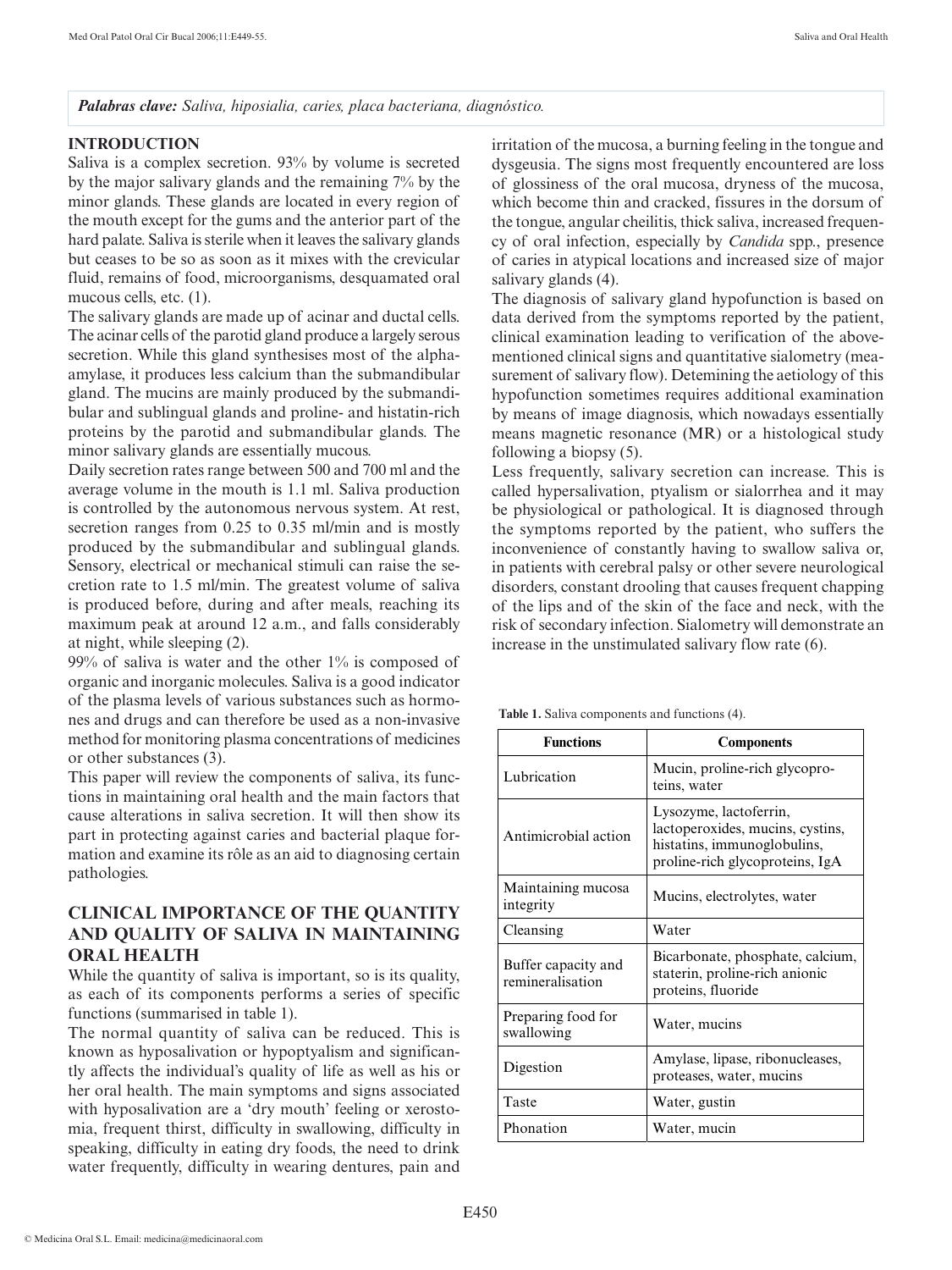### **MAIN CAUSES OF HYPO AND HYPERSALIVA-TION**

A number of physiological circumstances reduce salivary secretion. They include age, the number of teeth in the mouth, male/female, body weight and the time of day. In relation to age, although submaxillary and sublingual gland secretion may be slightly diminished in older persons, the same cannot be said of the parotid glands, and a reduction in the unstimulated total saliva but good response to stimulation may be observed despite the presence of other factors such as polymedication or certain disorders such as diabetis, dehydration, hypertension, etc. which may aggravate the clinical symptoms (7, 8).

Other pathological conditions also affect salivary flow. Over 400 medicines, many of them in common use, induce salivary gland hypofunction. Table 2 shows the drug groups that have been most directly linked to salivary hyposecretion (4). Head and neck radiotherapy causes irreversible hyposalivation by destroying the glandular parenchyma. The adverse effects start from 4000 rads onwards and the reduction in salivary flow depends on the dose (9). Some systemic disorders cause progressive destruction of the salivary glands, as in some autoimmune diseases such as Sjögren's syndrome (10), while others lead to vascular or neurological alterations that have transitory and reversible repercussions on saliva production, as in hypertension, depression, malnutrition, dehydration, diabetis, etc.

| <b>Medicine group</b>       | <b>Examples</b>            |
|-----------------------------|----------------------------|
| Anorectic                   | Fenfluramine               |
| Anxiolytics                 | Lorazepam, diazepam        |
| Anticonvulsants             | Gabapentin                 |
| Antidepressants - Tricyclic | Amitriptyline, imipramine  |
| Antidepressants - SSRI      | Sertraline, fluoxetine     |
| Antiemetics                 | Meclizine                  |
| Antihistaminics             | Loratadine                 |
| Antiparkinsonian            | Biperidene, selegiline     |
| Antipsychotics              | Clozapine, chlorpromazine  |
| <b>Bronchodilators</b>      | Ipratropium, albuterol     |
| Decongestants               | Pseudoephedrine            |
| <b>Diuretics</b>            | Spironolactone, furosemide |
| Muscle relaxants            | <b>Baclofen</b>            |
| Narcotic analgesics         | Meperidine, morphine       |
| Sedatives                   | Flurazepam                 |
| Antihyperptensive           | Prazosin hydrocloride      |
| Antiarthritic               | Piroxicam                  |

**Table 2.** Medicines and drugs with side effects on salivary secretion (4)

Physiologically, the greatest salivary secretion takes place during tooth eruption and is linked to hyperstimulation of the peripheral receptors in the oral mucus. Hyperstimulation of salivary secretion also takes place during the first half of pregnancy and during menstruation, as well as resulting from smell and mechanical stimuli such as mastication and taste stimuli such as sourness and sweetness. The pathological causes of hypersalivation include those of oral origin such as the first stages of wearing dentures, dental pain or any irritation or inflammatory process in the oral-pharyngeal or digestive regions, particularly in the upper tract. Certain neurological disorders such as Parkinson's disease, epilepsy, encephalitis or some tumours can cause hypersalivation, as can exogenous poisoning by lead, bismuth, mercury, silver, gold or arsenic and endointoxications such as uremia, certain medicines such as pilocarpin, cholinesterase inhibitors, cholinergic agonists, lithium, iodides, mercury compounds or L-dopa, hyperparathyroidism and some stages of serious infectious processes; it is also associated with Riley-Day syndrome (6).

# **THE RÔLE OF SALIVA IN CARIES PROTEC-TION**

The part that saliva plays in protecting against caries can be summarised under four aspects: diluting and eliminating sugars and other substances, buffer capacity, balancing demineralisation / remineralisation and antimicrobial action.

- Diluting and eliminating sugars and other substances One of the most important functions of saliva is to remove microorganisms and dietary components from the mouth. Studies have established that following the ingestion of carbohydrates, the concentration of sugars in the saliva rises exponentially, very quickly at first and then more slowly. Dawes (11) established a sugar clearance model based on the knowledge of two factors: unstimulated salivary flow and the volume of saliva before and after swallowing the food. According to studies based on this model, clearance was faster when both salivary volumes were low and the unstimulated flow was high. After ingesting sugars, the mouth contains a small volume of saliva, around 0.8 ml. The sugar is diluted in this small quantity of saliva, where it reaches a high concentration. This stimulates the secretory response of the salivary glands, causing an increase in flow, which can reach 1.1 ml. When the food is swallowed, some sugar remains in the mouth. It is gradually diluted, thanks to the saliva being secreted, and the volume of saliva in the mouth then returns to its normal level. Consequently, a high volume of saliva at rest increases the speed of sugar removal, explaining the increased risk of caries in patients with a low unstimulated salivary flow rate. The capacity to clear sugars from the mouth remains constant over time as long as unstimulated salivary flow rates are maintained, but is drastically reduced when these are diminished. Additionally, elimination does not occur equally in all areas of the mouth. It is faster in the areas that are closest to the places where the salivary gland ducts drain into the mouth, as saliva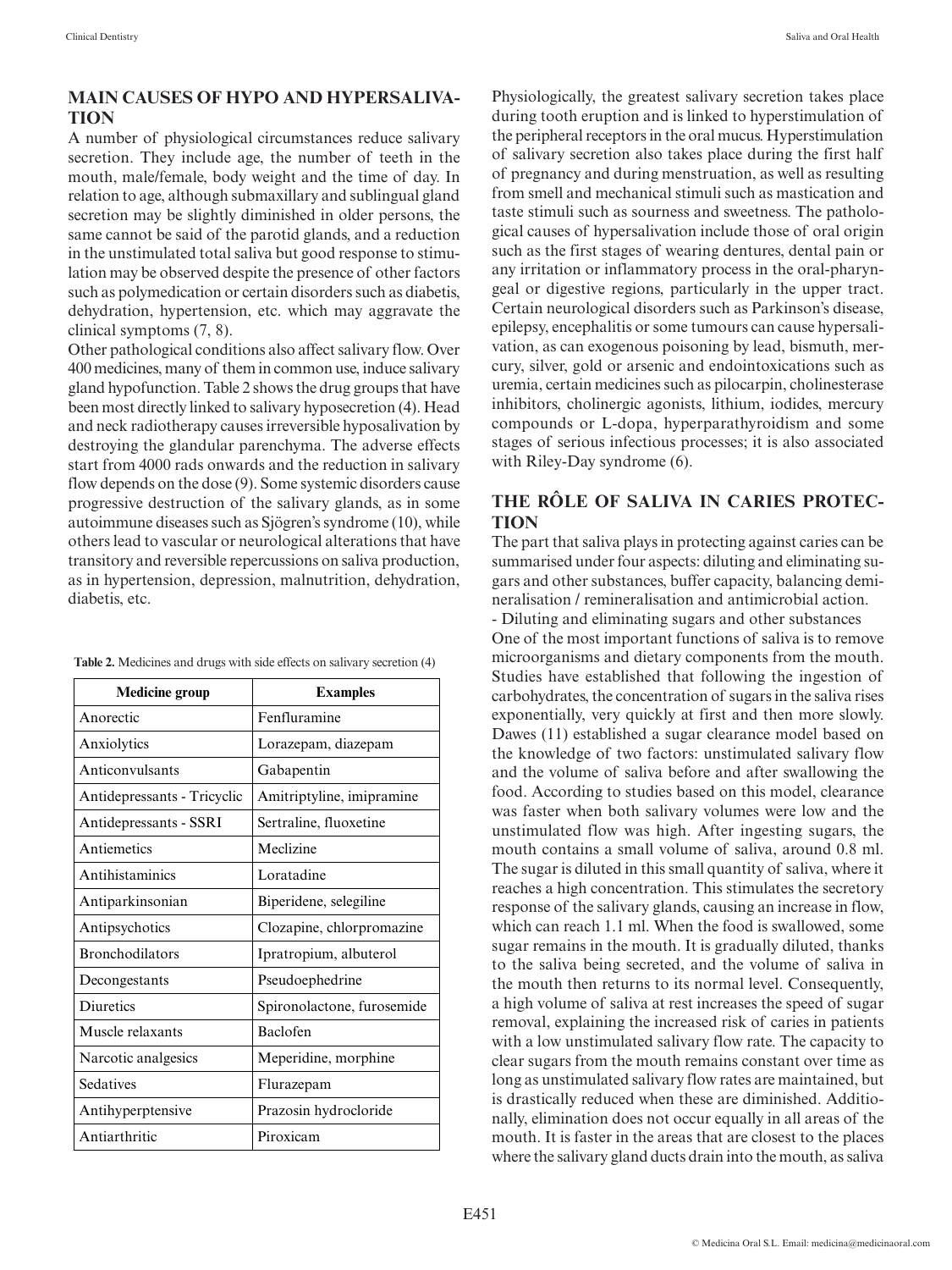circulates faster there than in areas where it forms a pool. Again, the speed of clearance from the mucosa and teeth varies considerably (0.8 to 8 mm/min); even on the teeth, clearance will be slower from the surfaces that are more retentive and more difficult for the saliva to reach.

The sugars in the saliva easily spread to the bacterial plaque. A few minutes after sugar ingestion, the plaque is already supersaturated with greater concentrations than are found in the saliva; there is a correlation between pH changes in the plaque and sugar clearance from the saliva. These changes in pH and the ability of the pH to recover are expressed by Stephan's curve. pH recovery is not the same on all tooth surfaces: it presents greater difficulties in the mid-interproximal areas, which are more difficult for the saliva to reach, resulting in less dilution and a lower buffer effect against the acids in the plaque (12).

#### - Buffer capacity

Although saliva as such plays a part in reducing the acids in the plaque, it also contains specific buffer mechanisms such as bicarbonate, phosphate and some protein systems which not only have a buffer effect but also provide ideal conditions for automatically eliminating certain bacterial components that require a very low pH to survive. The carbonic acid – bicarbonate buffer acts above all when the stimulated salivary flow rate rises. The phosphate buffer plays an essential rôle when salivary flow is low. At a pH greater than 6 the saliva is supersaturated with phosphate with regard to hydroxyapatite (HA). When the pH falls below the critical level (5.5) the HA begins to dissolve, freeing phosphates that attempt to restore the pH balance. In the final analysis, this depends on the phosphate and calcium ion content of the surrounding medium. Certain proteins, such as histatins or sialin, as well as certain alkaline products generated by the metabolic activity of bacteria on amino acids, peptides, proteins and urea, are also important for controlling the pH of the saliva (2).

As in the case of sugar removal, the buffer mechanisms do not act equally on all the tooth surfaces. Their effect is greater on the free surfaces, which are covered by a thin layer of bacterial plaque, than on interproximal surfaces.

The mouth is often exposed to foods that have a far lower pH than that of saliva and can start to dissolve the enamel (chemical erosion). Under these conditions also, the buffer mechanisms come into action to normalise the pH as fast as possible (1).

- Balance between demineralisation and remineralisation Caries lesions are characterised by a sub-surface demineralisation of the enamel that is covered by a fairly well mineralised layer, unlike chemical erosion, where the outer surface of the enamel is demineralised but there is no sub-surface lesion. The factors that regulate the hydroxyapatite (HA) balance are the pH and the concentration of free calcium, phosphate and fluoride ions. Both the saliva and the plaque (particularly the extracellular plaque that is in close contact with the tooth) are supersaturated with calcium, phosphate and hydroxyl ions with regard to HA. Additionally, in those who ensure an adequate intake of fluorides, particularly by using fluoridated toothpaste, both the saliva and the plaque contain abundant quantities of this ion. Also, some proteins are able to bind to the HA and inhibit the spontaneous precipitation of calcium and phosphate, thus maintaining the integrity of the enamel crystals. Proline-rich proteins, statherins, histatins and cystatins act in this way, while the action of some bacterial proteases and of salivary callicrein affects this regulatory process(13).

The caries process begins when bacteria ferment carbohydrates, resulting in the production of organic acids that lower the pH of the saliva and the plaque. In the dynamic balance of the caries process, supersaturation of the saliva provides a barrier to demineralisation and tips the balance towards remineralisation. The presence of fluoride assists this balance.

Calcium is found in greater quantities in unstimulated than in stimulated saliva as its main source is the saliva secreted by the submaxillary and sublingual glands, whereas when stimulation occurs, it is the parotid gland which produces the greatest volume of secretion. The phosphate concentration in saliva from the submaxillary glands is approximately 1/3 of that in parotid saliva but is six times higher than that of the saliva produced by the minor salivary glands (2).

- Antimicrobial action

Saliva plays an important rôle in maintaining the equilibrium of the oral ecosystems. This is essential for dental caries control. The saliva is able to perform its function of maintaining the oral microbiota balance because it contains certain proteins. These are essential constituents of the acquired pellicle, encourage bacterial aggregation, are a source of food for certain bacteria and possess an antimicrobial effect because some of them are capable of modifying the bacteria's metabolism and ability to adhere to the surface of the tooth.

The most important proteins involved in oral ecosystem maintenance are proline-rich proteins, lysozyme, lactoferrin, peroxidases, agglutinins and histidine, as well as secretory immunoglobulin A and immunoglobulins G and M (14).

# **THE RÔLE OF SALIVA IN BACTERIAL PLAQUE FORMATION**

Bacterial plaque is a biofilm that covers all the oral structures. It is partly cellular, fundamentally bacterial, and partly acellular, from bacterial, salivary and dietary sources. It appears as a yellowish-white deposit which adheres strongly to the tooth and is not dislodged by chewing or jets of air or water, unlike the materia alba, which is composed of food debris, desquamated cells, leucocytes and unadhered bacteria and can be flushed away by a jet of water.

The first stage in bacterial plaque formation is the formation of the acquired pellicle, which takes place only a few minutes after the teeth have been well brushed. The acquired pellicle is an acellular coating, between 2 and 10 µm thick, made up of salivary proteins and other macromolecules. It provides the basis for initial colonisation by microorganisms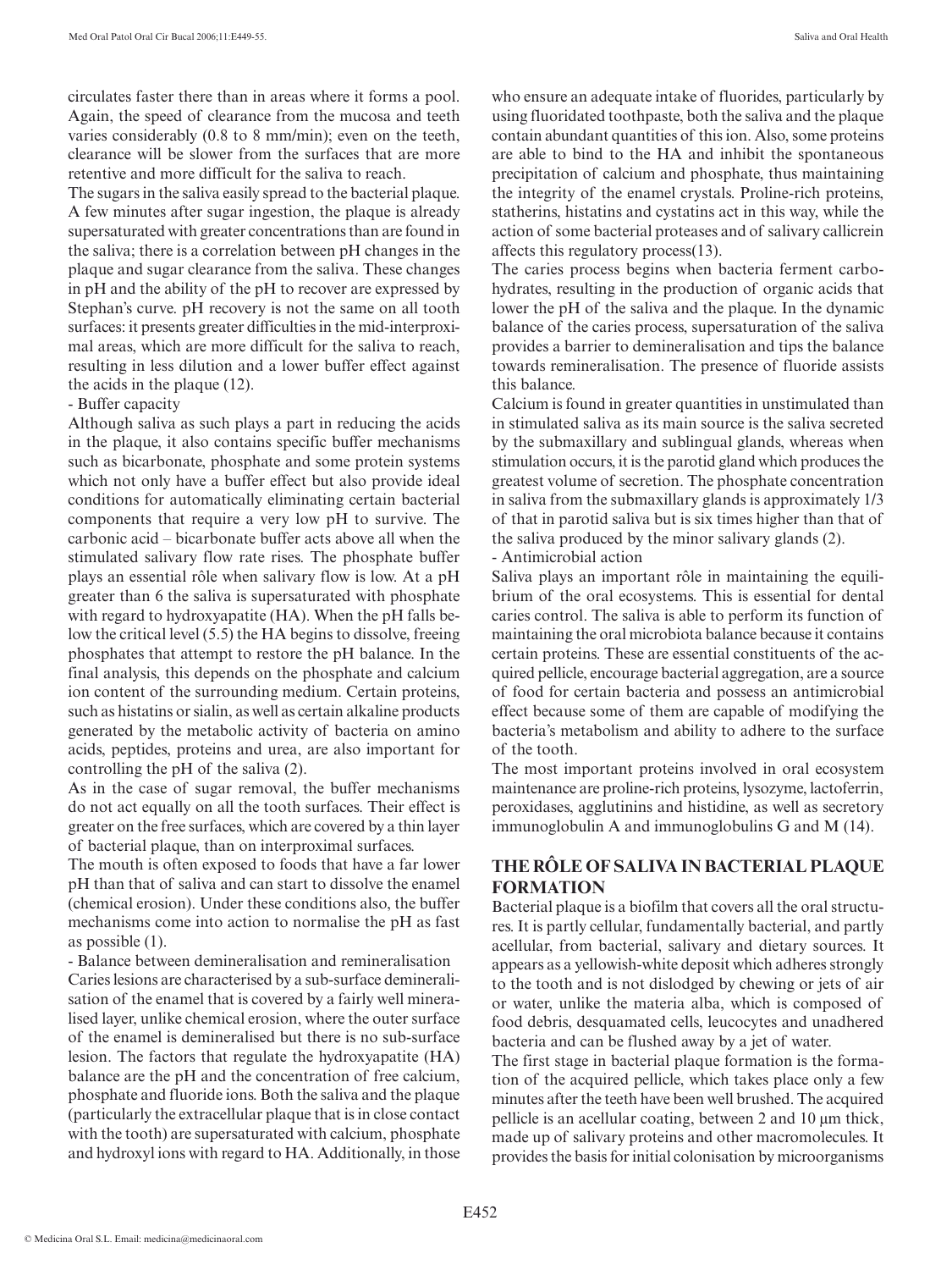which, under certain conditions, form the dental plaque. However, the acquired pellicle also provides an important protection against attrition and abrasion and acts as a diffusion barrier, as it carries a negative electric charge (15). Primary bacterial colonisation takes place through specific, irreversible adhesion between the acquired pellicle receptors and the bacterial molecules known as adhesins. Prolinerich proteins are an important part of this process, as their amino-terminal segment adheres to the tooth, leaving the carboxy-terminal region free to bind to the bacteria. This stage lasts between 4 and 24 hours, with a predominance of aerobic bacteria. Secondary colonisation can last from 1 to 14 days, after which the bacteria multiply actively by aggregation and coaggregation, although some bacteria may also employ adhesion. The plaque thickness increases and anaerobic microorganisms begin to predominate in the deeper layers. Bacterial competition is established and nutrients are obtained from the breakdown of the acellular matrix and the excretion of certain bacterial metabolites that can be used as nutrients by other species.

Approximately two weeks later the mature plaque forms. Oxygen and nutrients are scarce in its deeper areas and the accumulation of waste products increases. Although this places the number of viable cells at risk, the composition of the plaque maintains a certain stability. The mature plaque may mineralise and form calculus, which has a similar microbial composition but may have a lower number of viable cells. A prerrequisite for calculus formation is that the plaque must have a more alkaline pH than the surrounding saliva or crevicular fluid. This may be the result of high proteolytic activity. Protease activity in the saliva is closely linked to calculus indices and high concentrations of urea in the plaque encourage deposition of calcium and phosphorus on the plaque. Further processes such as those described may be repeated on the calcified plaque, increasing its thickness (16).

#### **DIAGNOSTIC APPLICATIONS OF SALIVA**

Several pathways, both intra- and extracellular, enable the saliva to be reached by some substances that are not among its normal components. The most common intracellular pathways are passive diffusion and active transport. Ultrafiltration through the tight cell junctions is the best-known extracellular mechanism. Some molecules may enter the saliva from the serum by passing through the capillary barrier, the interstitial spaces and the membranes of the acinar and ductal cells until they reach the excretory tubules. Serum components may also reach the saliva through the crevicular fluid. This raises the prospect of using saliva in the diagnosis of certain pathologies (17).

The use of saliva in diagnosing caries risk is well-known, particularly in monitoring chemical treatments to control the disease (18), owing to the possibility of detecting the presence of *S. mutans* and *Lactobacillus* spp, as well as lactic acid, which causes the sub-surface demineralisation that causes the onset of the caries lesion (19). Other infectious diseases of the oral cavity can be diagnosed in this way, such as candidiasis through the presence of *Candida* spp in the saliva. The presence of periodontal pathogenic bacteria can also be diagnosed by this method. This is important, not only because it makes it possible to identify the most specifically pathogenic periodontal microflora, but also because of the potential rôle that some of these bacteria play in increasing the risk of cardiovascular and cerebrovascular diseases (20), preterm birth and low birth weight.

Cystic fibrosis, a hereditary disease which is considered an exocrinopathy characterised by an alteration in electrolyte transport in the epithelial cells and the secretion of viscous mucus by the glands and epithelia, is linked to raised sodium, chloride, calcium, phosphate, lipid and protein contents in the submaxillary saliva. An epidermal growth factor with low biological activity compared to that of healthy persons and raised prostaglandin  $E_2$  levels are also found in the saliva of these patients (21).

For diagnosing caeliac disease, IgA and antigliadin antibody detection in saliva shows high specificity and low sensitivity, whereas their determination in serum is highly sensitive and less specific (22).

In 21-hydroxylase deficiency, a strong correlation has been found between 17-hydroxyprogesterone levels in saliva and in serum.

In Sjögren's syndrome, minor salivary gland biopsy is an accepted diagnostic procedure. A predominant inflammatory infiltrate composed of CD4 lymphocytes is found, together with lowered at rest and stimulated salivary flow rates. Quantitatively, there are raised concentrations of sodium, chloride, IgA, IgG, lactoferrin, albumin, â2 microglobulin, cystatin C and S, lipids and inflammation mediators such as prostaglandin  $E_2$ , thromboxane B2 and interleukin-6. IgA, IgG and IgM autoantibodies can also be detected in the saliva (23).

In some malignant diseases, markers can be detected in the saliva, such as the presence of protein p53 antibodies in patients with oral squamous cell carcinoma, or high levels of defensin-1 positively correlated with the serum levels. The presence of the c-erbB-2 tumour marker in the saliva and blood serum of breast cancer patients and its absence in healthy women is a promising tool for the early detection of this disease. In ovarian cancer too, the CA 125 marker can be detected in the saliva with greater specificity and less sensitivity than in serum (24).

PCR detection of *Helicobacter pylori* in the saliva shows high sensitivity; studies have demonstrated that the oral-oral transmission route for this bacterium may be of considerable importance in developed countries (25). The presence of antibodies to other infectious organisms such as *Borrelia burdogferi*, *Shigella* or *Tenia Solium* can also be detected through the saliva.

As regards certain viral diseases, detection of hepatitis A antigen and hepatitis B surface antigen in the saliva has been used in epidemiological studies, as has that of IgM and IgG type antibodies to both types of hepatitis. There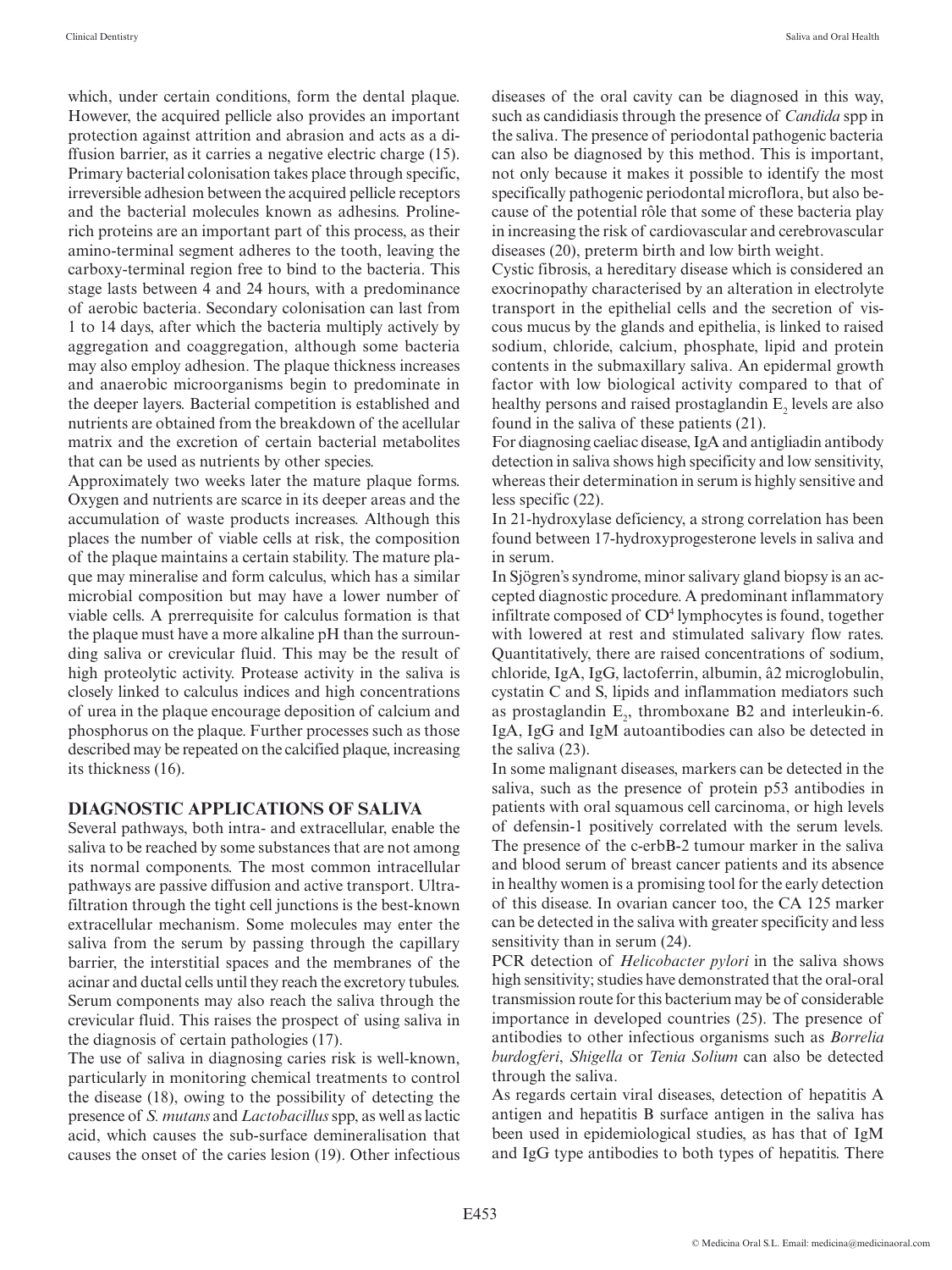are commercial kits for determining antibodies to hepatitis B and C viruses that are 100% sensitive and specific (26) and saliva has also been used to detect antibodies to the rubella, parotitis and rubeola viruses. In neonates, the presence of IgA is an excellent marker of rotavirus infection. Some studies have suggested that reactivation of herpes virus type 1 infections is related to the pathogenesis of Bell's palsy and that PCR detection of the virus in the saliva would be a suitable method for early detection of reactivations of this illness (27). HIV antibody detection is as precise in saliva as in serum and is applicable in both clinical and epidemiological studies. The presence of HIV virus antibodies and viral components in the saliva can assist in the diagnosis of acute infection, congenital infection and reactivations of the infection (28).

The determination of certain drugs in saliva depends on their concentration in the blood and their diffusion capacity, liposolubility and molecular size. Saliva has been used to monitor the levels of lithium, carbamazepine, barbiturates, benzodiazepines, phenytoin, theophylline and cyclosporine. Equally, there is a high correlation between ethanol concentrations in saliva and in serum. The presence of thiocyanate in the saliva is an excellent indicator of active or passive smoking. Other drugs such as cocaine or opiates can also be detected in saliva (29).

Detection in the saliva of certain hormones such as cortisol, aldosterone, testosterone, estradiol or insulin is highly correlated with concentrations in serum. Generally speaking, it is the liposoluble hormones with lower molecular weights that can be detected most reliably in the saliva, which they enter by ultrafiltration or passive diffusion, whereas protein-bound hormones will not be found as there is no active transport into the saliva (30)

Consequently, the use of saliva as an alternative method of diagnosis or as a means to monitor the evolution of certain illnesses or the dosage of certain medicines is a promising path. Its attractions for diagnosis are increased by the commercial availability of an easily used test; the accessibility of saliva and the non-invasive manner of obtaining the specimen are further advantages of using saliva as a diagnostic tool.

#### **REFERENCES**

1. Tenovuo JO. Salivary parameters of relevance for assesSing caries activity in individuals and populations. Comm Dent Oral Epidemiol 1997;25:82-6.

2. Nauntofte B, Tenevuo JO, Lagerlöf F. Secretion and composition of saliva. In: Fejerskov O and Kidd E, eds. Dental Caries. The disease and its clinical management. Oxford. Blackwell Munksgard; 2003. p. 7-29.

3. Hofman LF. Human saliva as a diagnostic specimen. J Nutr 2001;131:1621S-25S.

4. Sreebny L, Baum B, Edgar W, Epstein J, Fox P, Larmas M. Saliva: Its role in health and diseases. Int Dent J 1992; 42:291-304.

5. Ship JA. Diagnosing, managing and preventing salivary gland disorders. Oral Diseases 2002;8:77-89.

6. Meningaud JP, Pitak-Arnnop P, Chikhani L, Bertrand JC. Drooling of saliva: a review of the etiology and management options. Oral Surg Oral Med Oral Pathol Oral Radiol Endod 2006;101:48-57.

7. Dodds MW, Jonson DA, Yeh CK. Health benefits of saliva: a review. J Dent 2005;33:223-33.

8. Cohen-Brown G, Ship JA. Diagnosis and treatment of salivary gland disorders. Quintessence Int 2004;35:108-23.

9. Andrews N, Griffiths C. Dental complications of head and neck radiotherapy: part 2. Aus Dent J 2001;46:174-82.

10. Mariette X. Treatment of oral dryness in Sjogren's syndrome. Rev Med Interne 2004;25:287-93.

11. Dawes C. A mathematical model of salivary clearance of sugar from the oral cavity. Caries Res 1983;17:321-34.

12. Axelson P. Internal modifying factors in dental caries. En: Axelson P, ed. Diagnosis and caries risk prediction of dental caries vol 2. Chicago. Quintessence Publishing, 2000. p. 91-150.

13. Seif TR. Saliva su rol en la salud y en la enfermedad. En: Seif T, ed. Cariología. Prevención, diagnóstico y tratamiento de la caries dental. Caracas. Actualidades Médico odontológicas Latinoamericanas, 1997. p. 217-40.

14. Liébana J, González MP, Liébana MJ, Parra L. Composición y ecología de la microbiota oral. En: LíébanaJ, ed. Microbilogía oral . 2ª ed. Madrid. MacGraw-Hill-Interamericana, 2002. p. 515-25.

15. Bernimoulin JP. Recent concepts in plaque formation. J Clin Periodontol 2003;30:7-9.

16. Sbordone L, Bortolaia C. Oral microbial biofilms and plaque-related diseases: microbial communities and their role in the shift from oral helth to disease. Clin Oral Investig 2003;7:181-8.

17. Haeckel R, Hanecke P. Application of saliva, sweat and tear fluid for diagnostic purposes. Ann Biol Clin 1993; 51:903-10.

18. Llena MC, Bagan JV. Clorhexidne varnish application and fluoride self-administration for dental caries control in head and neck irradiated patients. A three year follow-up. Oral Biosci Med 2004;1:187-93.

19. Llena MC, Almerich JM, Forner L. Determinación de ácido láctico en el dorso de la lengua. Su relación con la presencia de caries activa. RECOE 2004;9:303-7.

20. Morrison HI, Ellison LF, Taylor GW. Periodontal disease and risk of fatal coronary heart and cerebrovascular diseases. J Cardiovascular Risk 1999;6:7-11.

21. Slomiany BL, Aono M, Murty VL, Slomiany A, Levine MJ, Tabaka LA. Lipid compositition of submandibular saliva from normal and cystic fibrosis individuals. J Dent Res 1982;61:1163-6.

22. Rujner J, Socha J, Barra E, Gregorek H, Madalinski K, Wozniewicz B, et al. Serum and salivary antigliadin antibodies and serum Ig A antiendomysium antibodies as a screening test for coeliac disease. Acta Pediatr 1996; 85:814-7.

23. Tishler M, Yaron I, Shiraiz I, Levartovsky D, Yaron M. Salivary and serum soluble interleukina-2 receptor in primary Sjögren syndrome. Arch Oarl Biol 1999;44:305-8.

24. Streckfus C, Bigler L, Tucci M, Thigpen JT. A preliminary study og CA15-3, c-erbβ-2, epidermal growth factor receptor, cathepsin-D, and p53 in saliva among women with breast carcinoma. Cancer Invest  $2000 \cdot 18 \cdot 101 - 9$ 

25. Loeb MB, Riddell RH, James C, Hunt R, Smaill FM. Evaluation of salivary antibodies to detect infection with Helicobacter pylori. Can J Gastroenterol 1997;11:437-40.

26. El-Medany OM, El-Din Abdel Wahab KS, Abu Shady EA, Gad El-